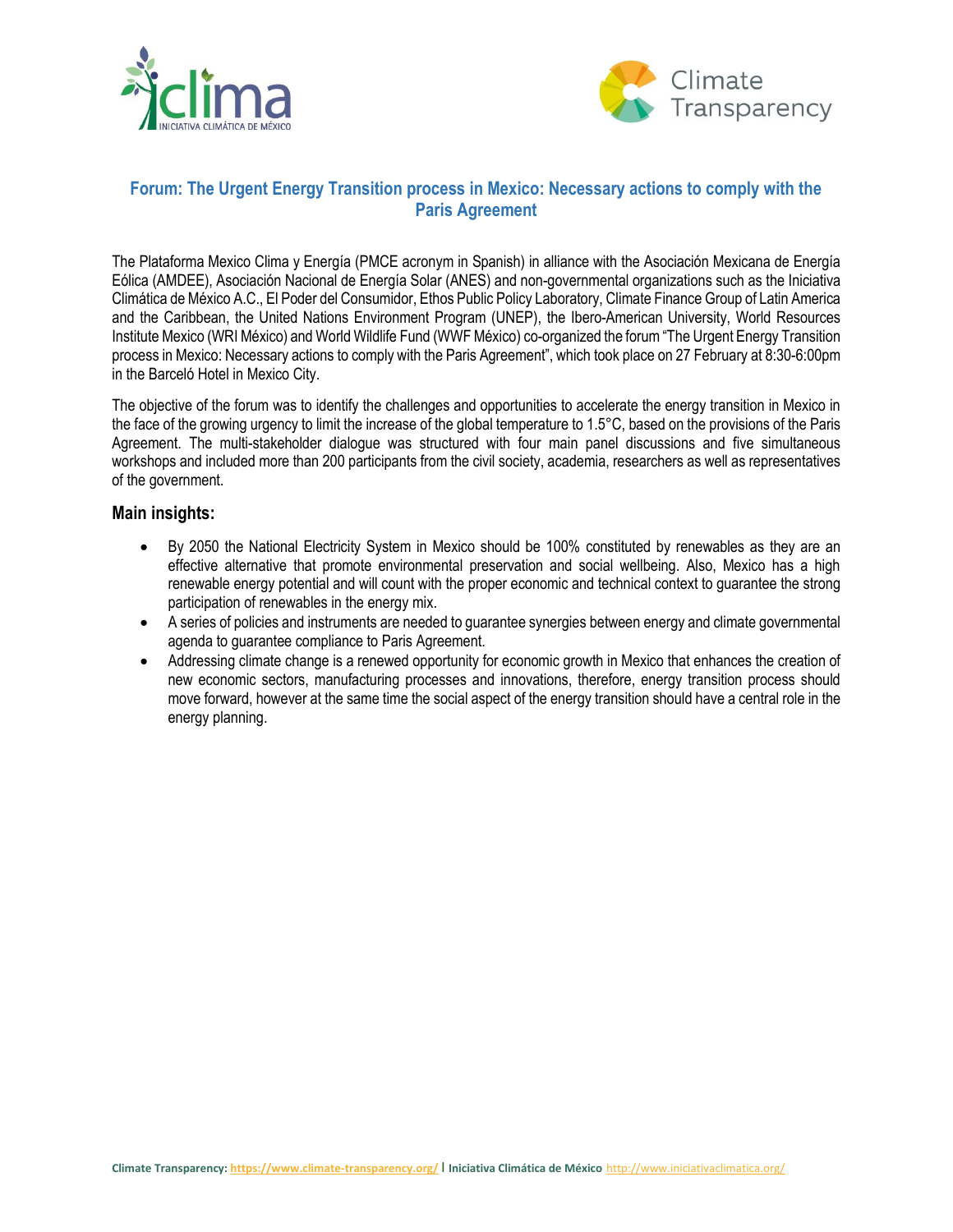



### Executive synthesis

Master of Ceremonies: Liliana Estrada, Financing Group for Latin America and the Caribbean (GFLAC)

#### Opening Address

The opening address was given by Katya Puga, the undersecretary of Planning and Environmental Policy in SEMARNAT; Leticia Merino of SUSMA-UNAM and Manuel Martinez of Frente por las Renovables (Front for Renewables). Their principal messages were:

- SEMARNAT recognized that it is urgent to generate synergies between environmental and energy policy to limit the increase in global temperature to 1.5ºC. To achieve this in Mexico mitigation actions must be transversal and include the industrial and transport sectors. Moreover, economic, fiscal, and market instruments need to be strengthened to drive a reduction in emissions and actions that accelerate adaption to climate change need to be increased. SEMARNAT assumes the commitment to carry the forum's agenda into the planning instruments that will define national mitigation and adaptation policy.
- SUSMAI emphasized that the forum is strategic to generate energy options that have the least impact on quality of life and ecosystems in Mexico, considering the impacts currently generated by the country's high dependence on fossil fuels.
- The Frente por las Renovables explained that through renewable energies one can reach the energy sector's decarbonization goal by 2050. However, the growth rate of renewable energy in Mexico is behind the global average, despite its great environmental, social and economic benefits.

#### Panel 1: Strengthening actions to achieve the Paris Agreement

**Speakers**: Jorge Islas, IER- UNAM. **Comments by** Sandra Guzmán, SEMARNAT; Fernando Aragón, COLMEX y Tabaré Arroyo, WWF Mexico.

Jorge Islas stated that climate change is manifesting itself with multiple serious evidences. The data indicates that the last three years have been the world's hottest. In this sense, the IPCC's 1.5°C Special Report warns the experts and the international community about the certainty of exceeding the average temperature if GHG emissions are not drastically reduced. To not exceed 1.5°C it is necessary to reduce by 2030 the equivalent of 45% of the emissions of year 2000 levels and reach a "net zero" of the emissions by 2050. Current data shows that the global level has exceeded 410ppm and should not exceed 450ppm to maintain the increase in global temperature by 1.5°C. However, in Mexico the current scenario continues to show an extreme dependence on energy consumption; the electricity sector shows a high consumption of natural gas and even an increase in coal. Given these outlooks, the conclusions of the specialists highlighted:

- In Mexico, the current scenario leads to a trajectory of 2°C or more. The gasification process must end and the use of coal must be eradicated, since they are not in accordance with the fight against climate change.
- The adequate implementation of renewable energies would be synonymous with 1) sovereignty and energy autonomy, 2) creation of jobs, 3) sustainable development and social welfare, 4) technological development and innovation, 5) combating climate change, 6) combating poverty, 7) human resilience.
- A deep and rapid decarbonization of the energy system requires creating the conditions to encourage massive investments from the public and private sectors.
- Mexico's commitments are currently concentrated at the country level and more efforts must be made at the federal and at the local levels. It also requires a constructive dialogue between all actors and changes related to the capacities of public and private institutions and civil society organizations.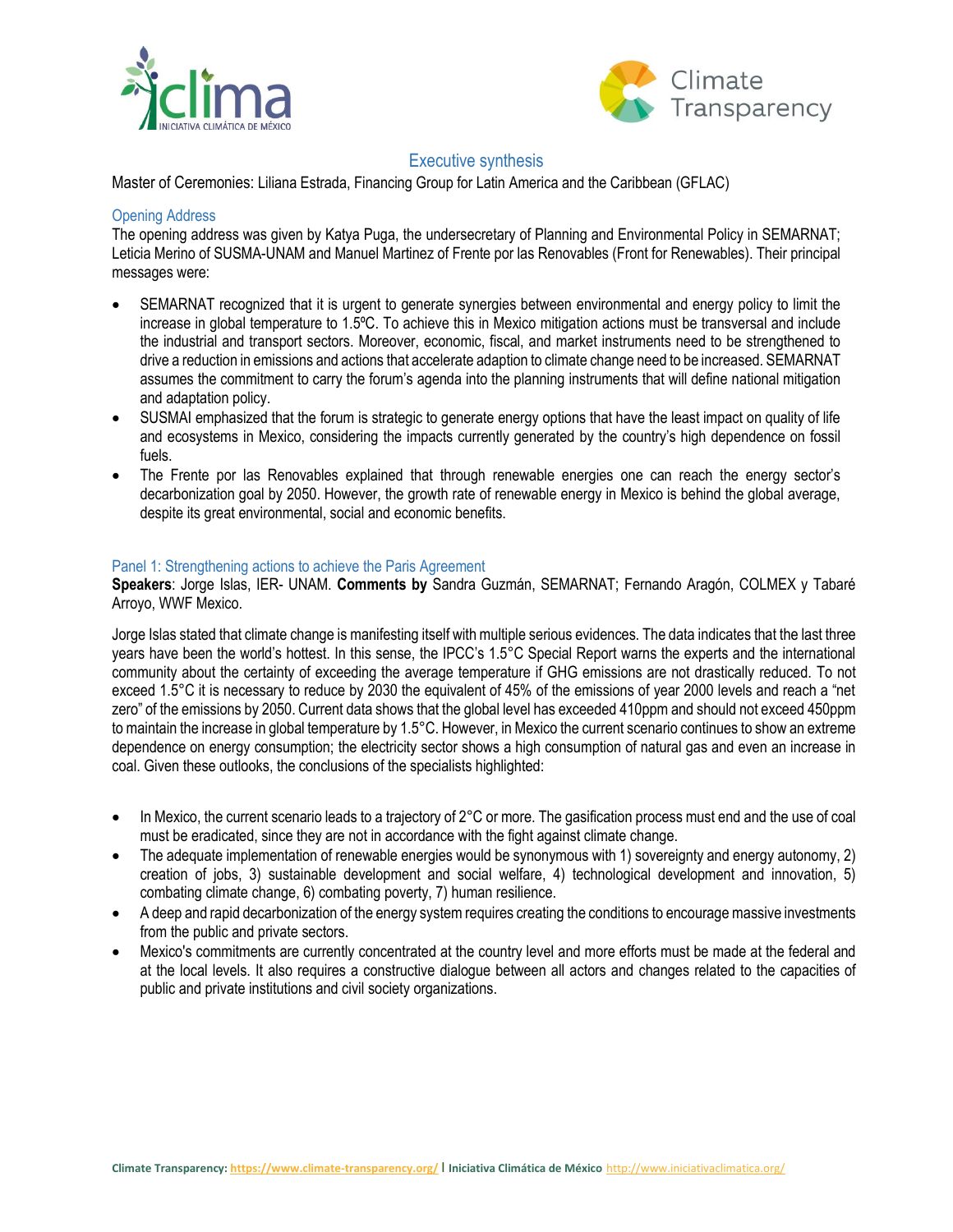



Panel 2: The international experience of the energy transition Moderator: Vanessa Pérez Cirera, WWF Mexico.

With the participation of Alex Berland from BEIS, United Kingdom; Philipp Hauser of Agora Energiewende, Germany; Fei Ming of UC Davis, China, and Cecilia Aguillón of the Institute of the Americas, USA. The panelists discussed the policies implemented in their respective countries and states to accelerate an energy transition based on renewable energies that allows, on the one hand, an energy transformation under principles of social justice and, on the other hand, advances in the fulfillment of international climate commitments. In this regard, the specialists highlighted:

- In the United Kingdom, a robust legal and institutional framework has favoured market conditions that allow the competition of different technologies in a context of equality. This has provided guarantees and investment certainty to those interested in participating in renewable energy projects and the reduction of emissions.
- The energy transition and attention to climate change have been viewed as opportunities for economic growth in Germany because they have motivated the creation of new economic sectors, manufacturing processes and innovations that have reduced energy consumption and have increased energy efficiency.
- The Chinese government has sought to eradicate the inertial tendency of the past in order to move from an economy dependent on fossil fuels towards a low carbon economy. Since 2015, it has accelerated the formulation of energy transition strategies, financing of renewable energies and intersectoral work.
- In the state of California, despite the decisions by the US government, local and subnational actors have stood out due to their formulation of climate and energy agendas; the participation of the local community in public services and distributed generation projects has been strengthened.

In conclusion, it is necessary to promote a narrative that positions climate change as an opportunity where decarbonization is seen as the most economical and environmentally efficient option for economic sectors in Mexico. Additionally, achieving a successful energy transition in the country requires promoting the legal and institutional adjustments that guarantee social participation and the certainty of investment in renewable energy projects. The experience of other countries and local governments shows that coordination and dialogue between different levels of government and economic sectors is possible to accelerate climate action and the energy transition.

# Panel 3: Latin America experience of the energy transition

Jorge Villarreal of the Iniciativa Climatica de Mexico, William Wills of the Climate Center of Brazil and Enrique Maurtua of FARN Argentina, members of Climate Transparency, talked about the Latin American experience in the energy transition and the important gap that exists between emissions trends of the three countries with respect to the commitments made in the Paris Agreement. A series of country policy papers [\(Argentina,](https://www.climate-transparency.org/wp-content/uploads/2019/01/Argentina-policy-paper.pdf) [Brazil,](https://www.climate-transparency.org/wp-content/uploads/2019/02/Brazil-Policy-Paper-Energy-Transition-FINAL.pdf) Mexico) as well as a joint synthesis paper entitled "[Accelerating the Energy Transition in Latin America](https://www.climate-transparency.org/wp-content/uploads/2019/02/Climate-Transparency_Energy-Transition-Arg-Braz-Mex-Feb_2019.pdf)" served as a basis for further discussions. During panel 3, it was highlighted that:

- The term "Climate transparency" does not only refer to clarifying the methodologies and calculations behind the decrease and emissions ceilings. It also involves making transparent how and who makes decisions in public policy processes. The Mexican government is in the process of increasing the share of natural gas and curbing the participation of renewable energies. If this trend is not reversed, the country's climate commitments will not be achieved.
- Brazil needs to implement energy efficiency policies and review its economic policies to produce and export products that have more added value. Brazil's climate commitments were met because the level of ambition was very low – the country's climate commitments are far from reaching the 1.5°C target.
- Although interest in renewable energies has increased in Argentina, there are several challenges. These included the prevalence of fossil fuel subsidies, external debts, high interest rates and poor investment conditions. Argentina will comply with its energy commitments through non-conventional renewable energies (such as nuclear and hydroelectric plants), which represent very high social costs.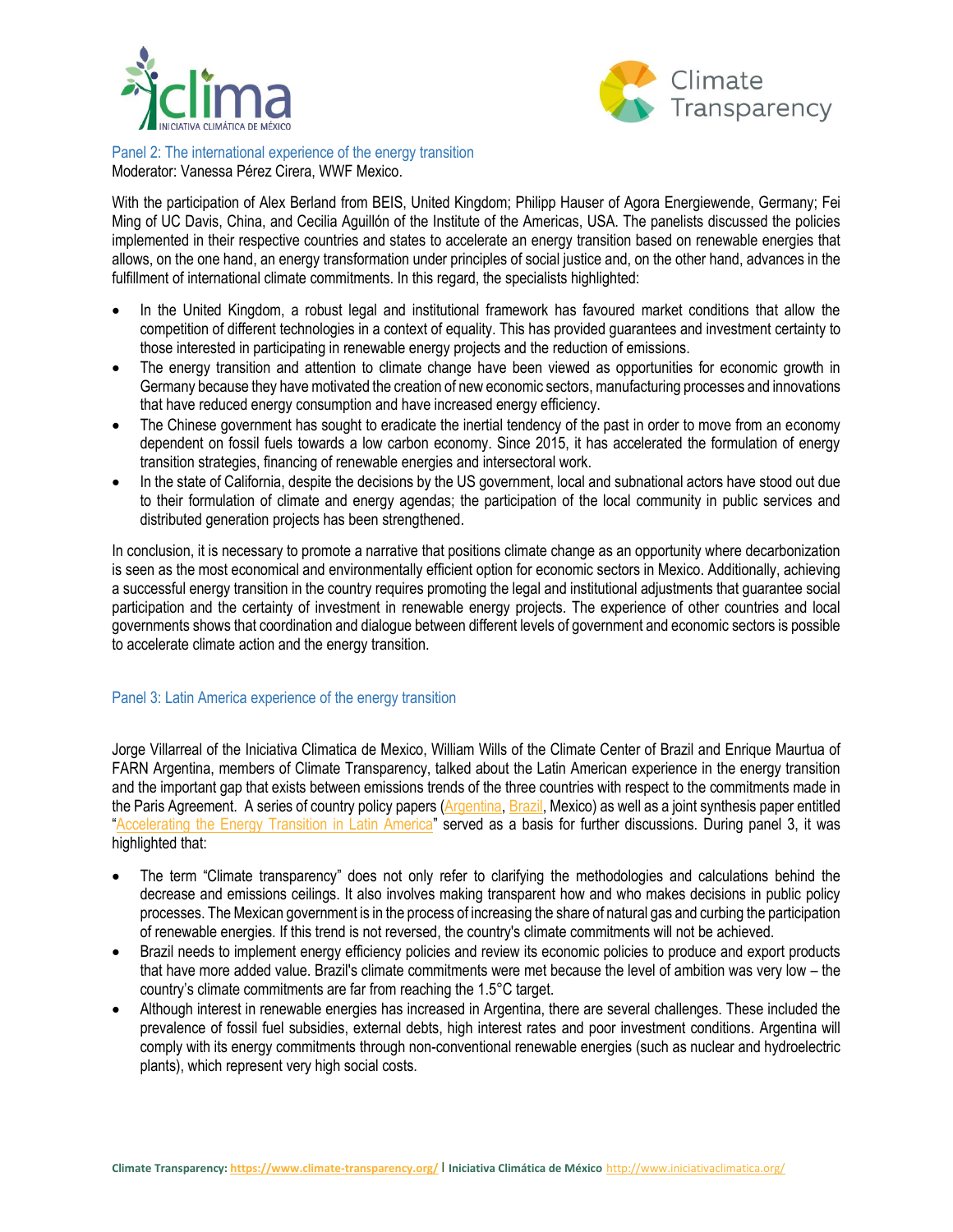

INICIATIVA CLIMÁTICA DE MÉXICO They agreed that Climate Transparency provides a space for dialogue among G20 countries (including Argentina,



Brazil and Mexico), to discuss how to move forward on climate change. Likewise, the specialists recognized that there are great challenges for the energy transition in Latin America and, although they emphasized the urgency of accelerating the energy transition, the discussion cannot only be limited to economic and technological considerations; the energy transition and the formulation of ambitious climate policies must consider the social and economic context of each country.

#### Panel 4: The future of the National Electricity System (NES): How will NES look in 2050?

After a discussion on how the National Electricity System should be viewed, Daniel Chacón of the Iniciativa Climatica de México and Jesús Antonio del Río of UNAM's Institute of Renewable Energies, concluded:

- The Mexican Electricity System must establish a renewable energy matrix that leads Mexico to comply with the Paris Agreement and positions the country on the temperature trajectory recommended by the IPCC, between 2 and 1.5ºC. An electricity matrix based on renewables has several benefits, including:(i) savings of 365,000 million pesos in 15 years; (ii) it does not produce stranded assets; (iii) decreases the national or imported gas requirements, and (iv) positions Mexico on the right path to address the effects of climate change. However, a set of inter and intra sectoral policies is required to achieve this.
- To empower citizens, it is necessary to provide adequate information and a regulatory framework that encourages the use of renewable energies. The integration of renewable energies will lead to a scenario of social welfare, responsible consumption and democratize access to energy. In parallel, the energy transition goals and climate change commitments will be achieved.

#### **Conclusions of the parallel workshops**

During the event, five specialized workshops took place that discussed subjects relevant in the context of the current energy transition and climate change commitments. The conclusions were the following:

### Workshop No. 1. The social aspect of the energy transition

- Energy poverty is understood as the inability to satisfy energy necessities. We must move from "access to electricity" to a needs-based satisfaction approach. 15% of homes do not have a light bulb in their main rooms and 32% of households do not have refrigerators.
- Photovoltaic solar energy is a sustainable option to eradicate energy poverty in Mexico and address the climate emergency. However, it is necessary to use social sciences to study the conflicts that arise from energy projects, so that the socio-spatial dimension can have a central role in energy planning.

#### Workshop No. 2. Co-benefits

- Renewables have positive externalities such as job creation, economic spillovers, which result in a greater social benefit compared to the use of other technologies.
- In Germany, decarbonization is accepted mainly because of its co-benefits. Jobs that depend on fossil fuels are lost, but jobs are earned in the renewable and energy efficiency sector, with a net balance in favor of 18,000 jobs generated over those lost.
- Project 18 of the current government proposes the installation of 36 GW from 2018 to 2024; a faster implementation than in previous projections. A non-transition results in large infrastructure and environmental liabilities.
- Currently, there are 41 solar power plants (3,000 MW) that generate more than 50,000 jobs, including indirect, professional services, construction, metal, wiring, investor.

#### Workshop No. 3. Carbon Budget

- Given the uncertainty of the methodology for estimating the carbon budget, countries assume mitigation responsibilities according to their interests. There is a risk of being permissive and not having a higher level of ambition.
- It is important to evaluate how to communicate the relevance of the carbon budget to society; Climate change is a topic that is far from a person's common problems and is perceived as a purely legislative issue.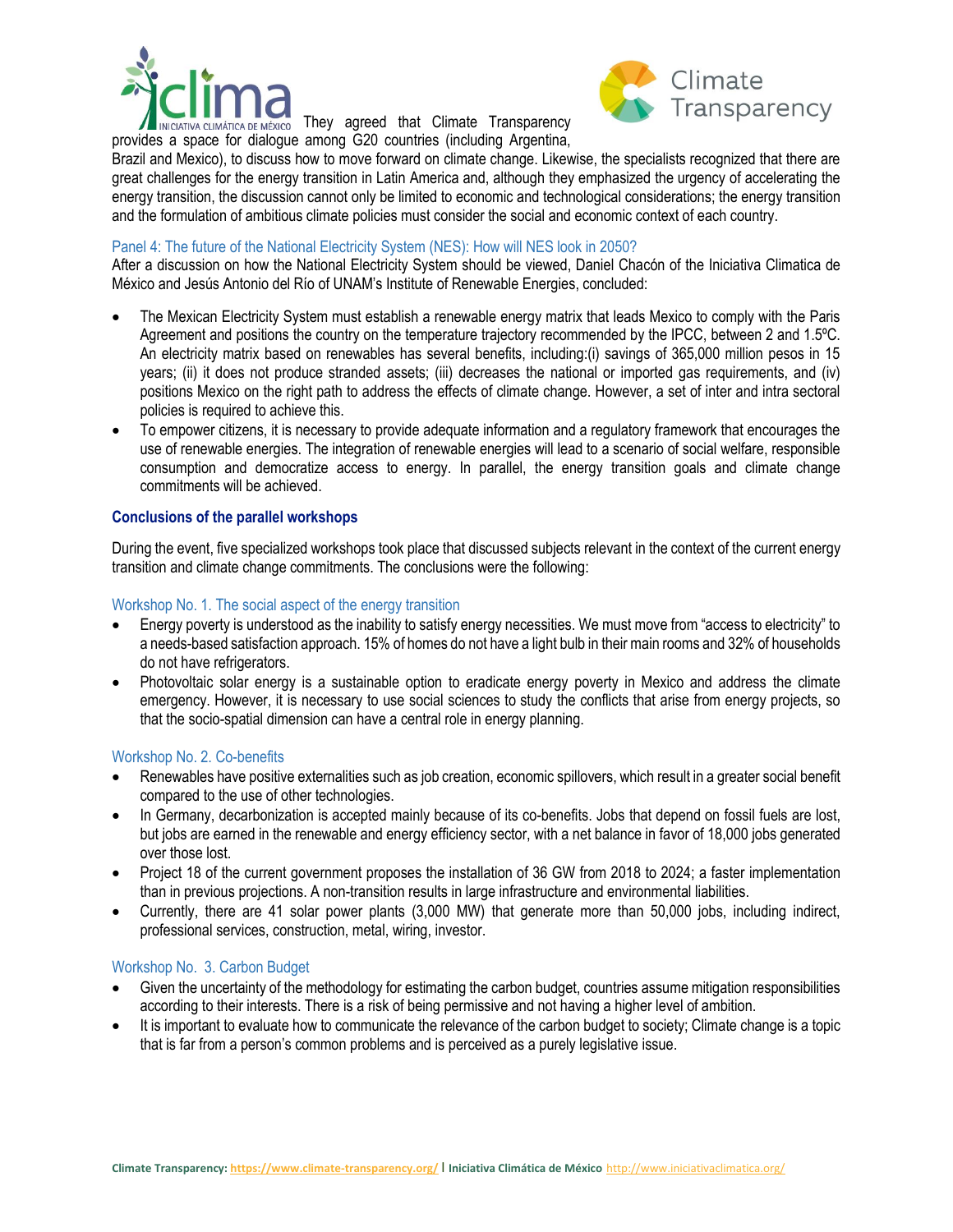



The carbon budget is a method that can help to define national and

sectoral goals. It allows the identification of sectors that have the greatest potential to reduce emissions. However, the carbon budget needs to be accompanied by a series of policies to define more ambitious goals.

### Workshop No. 4. Electricity market.

- It is necessary to move from an approach, in which the user is a simple consumer to an approach, in which the user is aware of and understands the energy options presented by the new model and then adopts any of these options (distributed generation, contracts between public and private, etc.).
- The first market barrier is the lack of market understanding and complexity. Understanding is a matter of time, people must understand the lexicon and get used to the language. Complexity is solved with the creativity of suppliers and generators to develop financial and non-financial schemes that simplify contracts for customers.
- The schism of the price of renewable energies must be kept in perspective. In general, Germany went from 440 Euros per MWh to 20 Euros per MWh. Therefore, in what context does it make no sense to accelerate the energy transition? Why, despite the low prices of renewable energies, is the transformation is not happening?
- The conversation around renewable energies must also focus on issues such as the intermittency of renewable energies and the average availability of thermal energies. In this sense, the greatest contribution of all the participants in the sector is to contribute data and have objective conversations.

# Workshop No. 5. National Electricity System Planning

- The National Electricity System Development Programme (PRODESEN), even with its deficiencies, has been an effort of a great value for the analysis of the National Electric System.
- Several aspects with potential for improvement have been identified: look for consistency with the plans beyond 15 years; incorporate environmental and social aspects, not only economic ones; develop different analyzes according to temporality (short, medium, long and very long term); and finally, incorporate the technical knowledge.
- It is necessary to develop capacities so that planners understand the limitations and potentials of using models. Not using the models is to walk towards populist solutions, but to use them without knowledge is a very high risk.

# **Event Convened by**